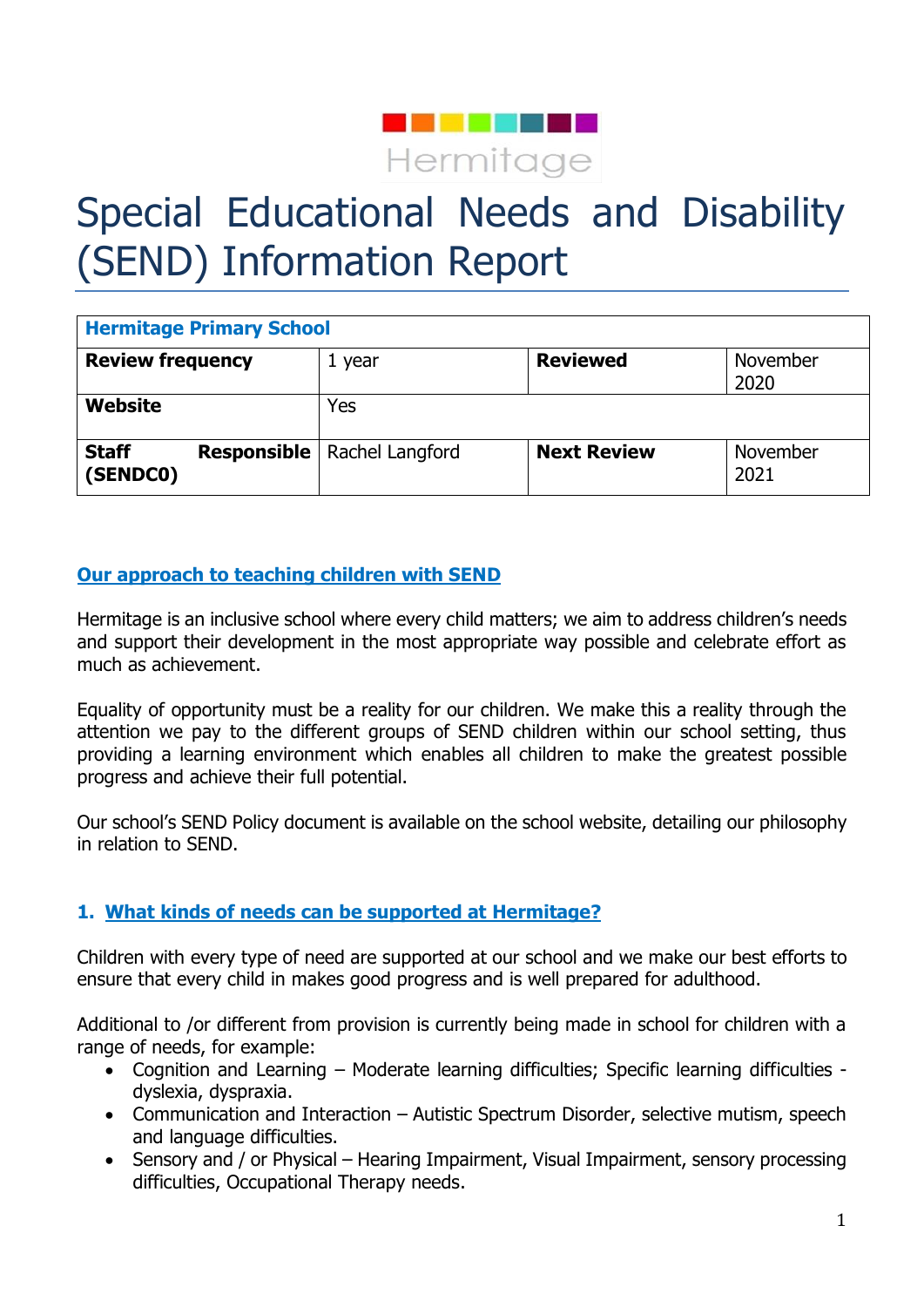- Social, Emotional and Mental Health Attention deficit hyperactivity disorder, anxiety and well-being needs.
- **2. Who can I talk to about my child's needs?**
	- The class teacher
	- The phase leader
	- Special Educational Needs Coordinator (SENDCo)
	- The Deputy Headteacher

## **SENDCo**

. The SENDCo is responsible for the implementation of the SEND policy and supports / advises other members of staff where and when necessary in meeting the needs of the children. The SENDCo liaises with Parents / Guardians and relevant outside agencies eg Health / CAMHS, Speech and Language Therapy, Educational Psychology and Social Care. She attends and cascades appropriate in-service training in order to address new developments in national policy and practice. The SENDCo prepares and delivers in-service training and assists in the purchase and deployment of appropriate resources encouraging their efficient and effective use. She also is responsible for the maintenance of the SEND Support Register. Mrs Rachel Langford is our SENDCo.

## **3. How are children's needs identified?**

All children are individual, so at Hermitage Primary School we spend time identifying the needs of all children (whether they have a special educational need or not) before they enter school and throughout their school life.

#### **How are children's needs identified before they start at our school?**

As soon as we receive confirmation that a child will be attending our school we start finding out more about each child so that we can plan for their needs and ensure that they settle into our school happily and make good progress in learning. We achieve this through:

- Initial Parent / Guardians induction meetings
- Ouestionnaires to Parents / Guardians and children
- Liaison with previous schools or educational settings
- 'Getting to know your new school' or 'class visits' before children start properly
- One page profiles, All about Me books,
- Home visits or interviews at school.

# **How are children's needs identified whilst children are at our school?**

#### **By pupils telling us:**

- Just by talking
- Through class Personal, Social and Health Education (PSHE) lessons and Circle Time
- Through School Council meetings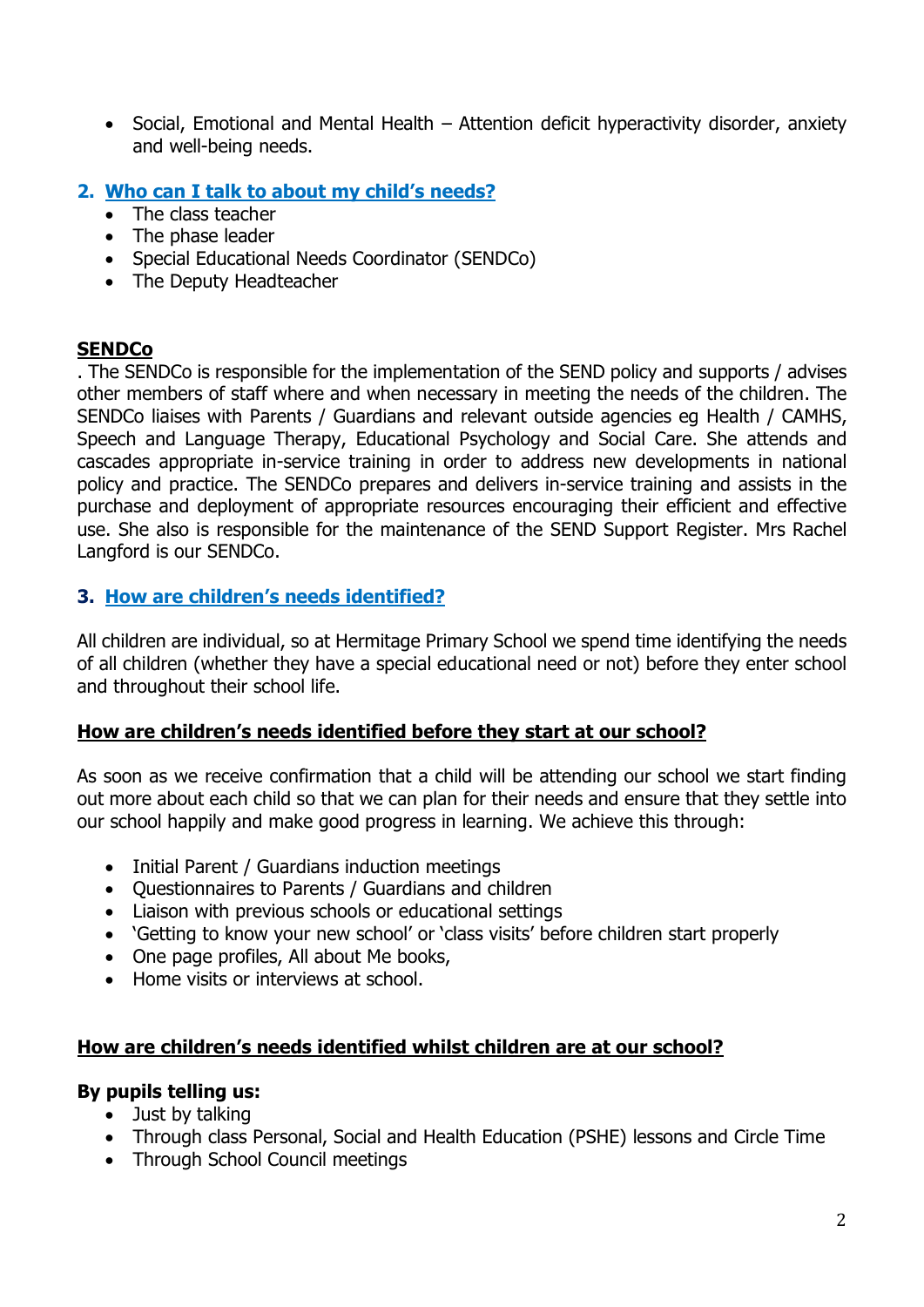- Feedback in books children can write notes in their books for the teacher to see when they mark
- Through Pupil Voice
- At SEND review meetings, Education Health Care Plan (EHCP) review meetings, Initial Concerns review meetings, Annual Review meetings and Children Looked After (CLA) reviews; where the pupil contributes towards agreed discussions

The school also uses Pupil One page profiles for our most vulnerable children, as an effective transition package within school and externally.

# **By a parent telling us:**

- By informally talking to the teacher
- By writing a note in the child's home / school diary
- Through requests to meet via the school office
- Parents consultation evenings

#### **Through Teacher assessments:**

We regularly assess and review the progress of all children at Hermitage Primary School. The school uses a graduated approach (a step by step process) to assessing, identifying and providing for children's special educational needs. Throughout the Early Years Foundation Stage (EYFS), Key Stage 1 (KS1) and Key Stage 2 (KS2) the children are **assessed against set objectives** to check their progress across all areas of learning/ subjects. It is through this process that children who are not making expected progress are highlighted. Teachers and Support Staff play a vital role in raising concerns about other barriers to learning, such as behavioural, social and emotional matters.

A rigorous assessment process to track children's progress is continuously used. If a child fails to make expected progress the next stage would be to move to the use of school intervention (see section 9) and then external agency involvement for the identification, assessment and monitoring of children's learning difficulties. We incorporate these procedures into our normal working practice.

Following assessments and Staff / Parent or Guardian consultations, the use of targeted interventions and through advice from external professionals, a child's special educational needs are identified and recorded on the SEND Support Register.

# **Other information that may be used to identify pupil needs:**

We also use other sources of information to ensure that pupils are happy and making good progress and do not need any other support, such as:

- analysis of behaviour logs
- analysis of class pastoral files
- analysis of attendance/ lateness

#### **During a review of progress against SEND desired outcomes:**

These take place throughout the year with Parents / Guardians, children and teachers. The meetings take different forms and primarily promote co-production (joint work) of targets between school, Parents/ Guardians and professionals: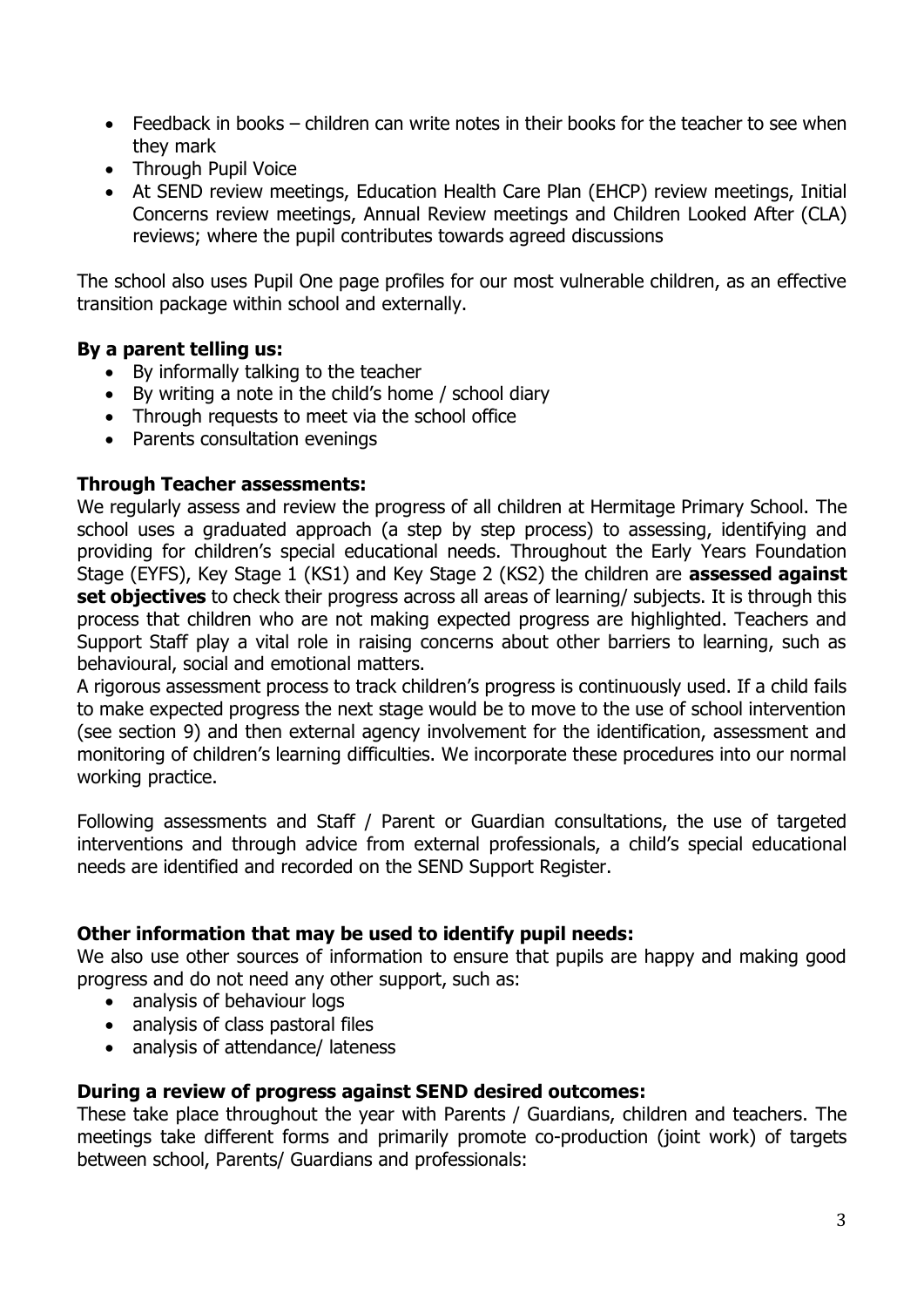# **4. How do we work in Partnership with Parents / Guardians of children with SEND?**

We try to work closely with all our Parents / Guardians to ensure that all pupils are happy and make progress. Working in partnership with Parents / Guardians of children with SEND is even more important so we use the following strategies to work closely with the home. Please note that due to our COVID risk assessment to keep our children, staff and parents / guardians safe adaptations to these arrangements are currently in place through increased use of phone, dojo and email:

- Communicate regularly and informally through class dojo / home school diaries and/ or phone calls and letters and quick informal chats at the beginning and/or end of the school day as and when needed.
- Have an open-door policy so that Parents / Guardians can make appointments to see the class teachers and SENDCo when they are concerned and would like a longer discussion.
- At termly provision review Parents / Guardians meetings for pupils with EHCPs. The meetings allow all members involved with the care and support of a child to thoroughly discuss a child's needs and agree desired outcomes.
- For any child with an EHCP and for some children with more complex SEND the school will work with Parents / Guardians and children to draw up a "one page profile" that describes a child's needs and the most effective ways to support them. This profile can be circulated to all adults working with the child.
- Provide Parents / Guardians for any child with an EHCP with a copy of the desired outcomes agreed for their child and the strategies and interventions set up in school to help them achieve them (provision maps which are shared termly).
- Hold an Annual Review for any child with an EHCP.
- Support Parents / Guardians with arranging meetings with professionals on site.
- Prepare specific resources to be used at home for continuous practice and supporting school learning and provide support for home learning so that the school and parents are supporting children effectively as a partnership.
- Arrange opportunities for discussions with external professionals giving Parents / Guardians an opportunity to seek further advice and support.
- Support Parents / Guardians with the completion of reports.
- Attend transition visits to new placements with Parents / Guardians.
- Provide Parents / Guardians with additional guidance on objectives listed in Speech and Language Therapy (SALT), Occupational Therapy (OT) and Educational Psychology (EP) reports.

# **5. How do we enable children with SEND to make decisions about their education?**

We encourage all children, including those with SEND, to make decisions about their education. All children are expected to evaluate their own learning success and discuss their needs with their teacher. We do this in school through

- asking questions in lessons
- asking questions in books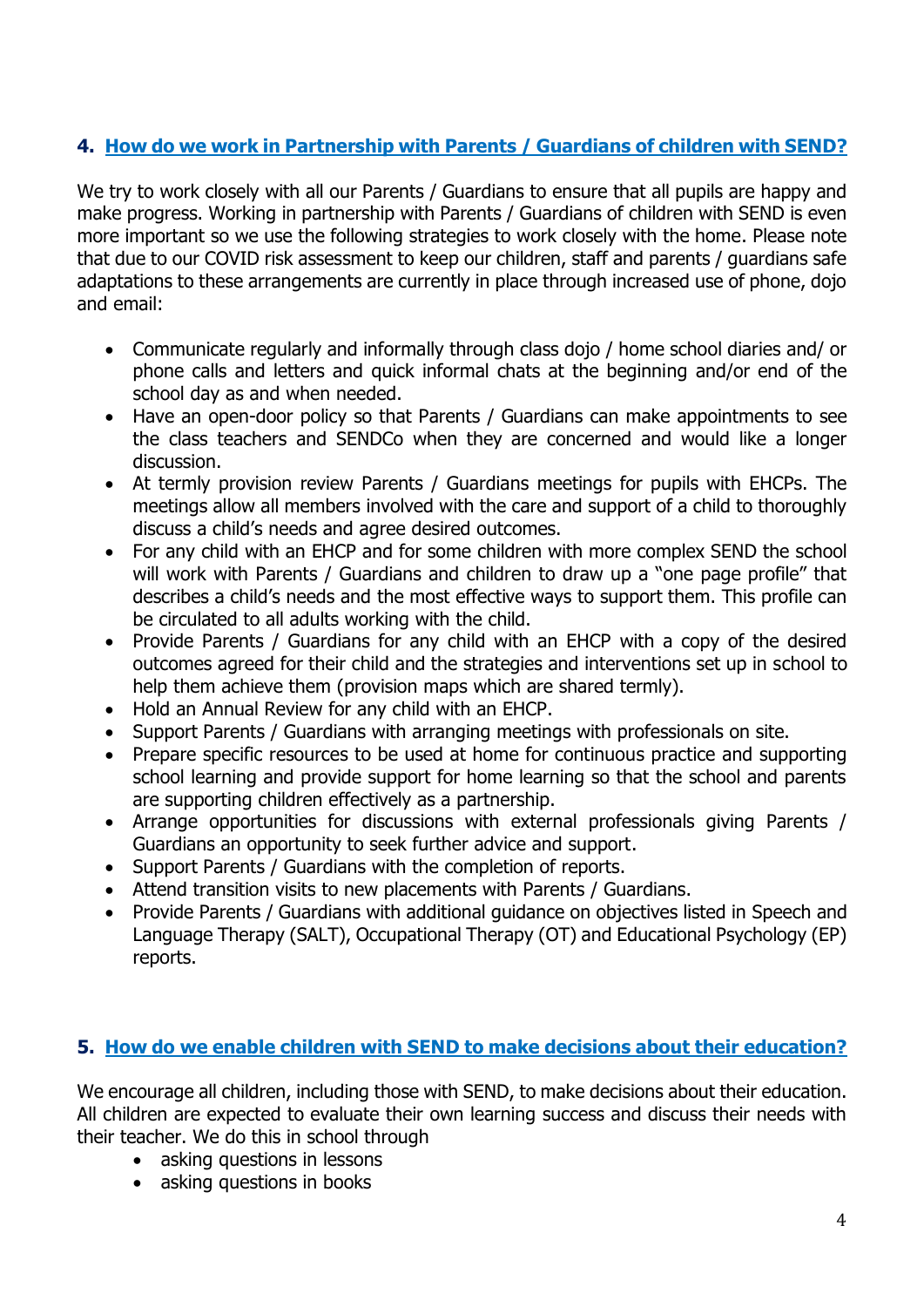• setting clear targets

(please see our Teaching and Learning policy for further details)

## **Children with SEND support**

In addition, children with SEND support have personalised targets which includes outlining the support needed to achieve additional agreed outcomes and enable them to succeed. These outcomes are discussed with pupils and with Parents/ Guardians during consultation meetings and are ongoing throughout the school year.

# **Children with an EHCP**

In addition to termly target review meetings we also hold an Annual Review meeting. We work with the Parents / Guardians and pupil and invite all relevant people involved with the child's Education, Health and Care Plan to review against the desired outcomes in the EHCP. We aim to include the children's views at this meeting in a manner appropriate for each child. E.g. familiar adults may work with a child to gather their views prior to the meeting and present to Parents / Guardians and professionals on their behalf. Staff work with pupils and Parents to collect voices or collate a current one page profile that is presented at the meeting. This may include any information the child wishes to share with the adults' involved and important information about their happiness and aims in life. Children may attend part of the Annual Review meeting if they wish and present their views.

It is extremely important for Parents / Guardians to attend these meetings to ensure everyone works together to secure the best outcomes for their child. It may be possible to provide Parents / Guardians with support to attend / access the meetings in consultation with the SENDCo.

# **6. How do we help children when they join our school?**

Before children start in Nursery and Reception, parents and children are invited into school in September to meet with the class teacher and TA. For Lower and Upper school, pupils can have a tour of the school with their Parents / Guardians and a registration form is completed with information about the pupil. We will also request information from the pupil's previous school or educational setting. Meetings prior to starting the school are held with the Deptuy Head Teacher are held for all new joiners. Class teachers are always willing to meet Parents / Guardians prior to the pupil joining the school.

Before any child joins our school, we try and find out as much about them as possible to help them settle in quickly. All our new SEND children have the opportunity to visit the school and spend a short time with their new class so they know what to expect on their first day. If appropriate Parents / Guardians are invited to an Induction meeting led by the SENDCo which allows both home and school to share information and plan for their child's needs. A 'transition plan' maybe devised to help a child settle into school easily and happily. This transition plan should only take a short amount of time and will be decided upon during this meeting.

For some children, we may meet with Parents / Guardians again at a second meeting to agree desired outcomes we will work towards and develop strategies to support a child to achieve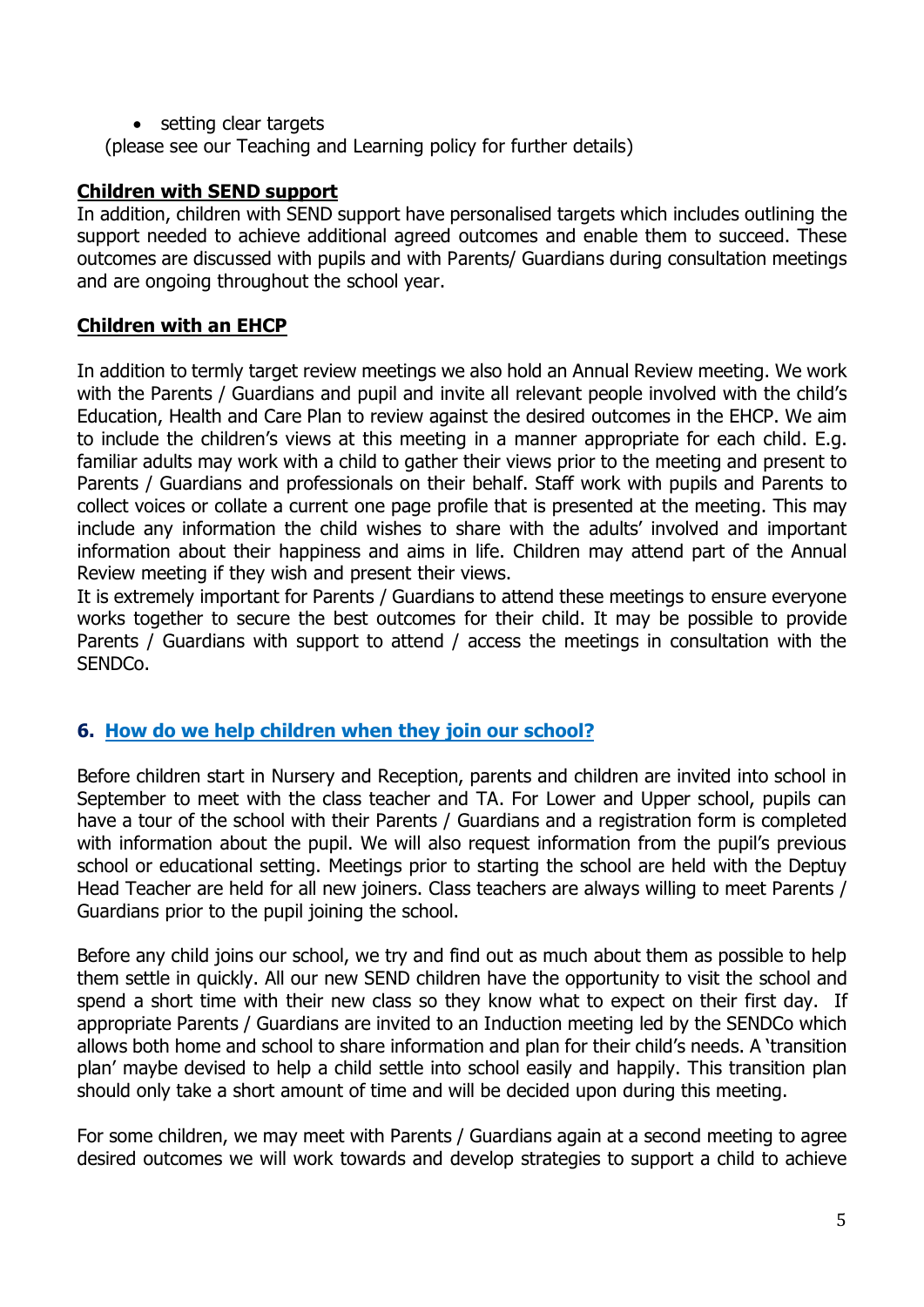these aims. A copy of this plan detailing this will be shared with Parents / Guardians as soon as possible after the second meeting.

## **7. How do we help children when they move to another school?**

Whenever any child moves to another school we always pass on their records to the new school.

If a child has SEND we also:

- Pass on SEND records to the new school including SEND support plans and EHCPs. Liaise with the SENDCo at the new school to clarify any information necessary.
- If appropriate we can devise a transition plan to support the move. This may include extra visits to the school, work to help prepare them for the transition e.g. drawing maps of the new school and/or working on a new one page profile for the new school.
- Support Parents / Guardians with further information about the new school and visit new settings alongside them if appropriate.
- Where possible we invite the new school to the last Annual Review of a child with an EHCP so that a transition plan can be agreed as part of this meeting.

#### **8. How do we help children when they move between classes and/or phases of education?**

When moving classes in school:

- Information will be passed on to the new class teacher in advance, through a planning meeting which takes place with the new teacher. All previous reports and relevant plans will be shared with the new teacher.
- In July, we have a Transition Day where pupils visit their new class setting and meet staff. Where appropriate, additional visits will be organised for pupils who require extended transition support. This will include further opportunities to build a relationship with new staff and ensure the pupil feels secure and familiar in their prospective new class.
- If appropriate a 'social story' can be written with the child to help their understanding of change.
- We provide identified children with transition photo booklets with information about their new class and teacher.

#### **9. How are adaptations made to the school to help children with SEND?**

We have a range of intervention programmes in place for children who require additional support. The intervention is 'in addition to or different from' the usual differentiated curriculum / resources.

The SEND Support provided consists of a 4 part process known as the graduated appraoch: **Assess, Plan, Do** and **Review**. This is an ongoing cycle to enable the provision to be refined and revised as the understanding of the needs of the pupil grows. This cycle enables the identification of those interventions which are the most effective in supporting the pupil to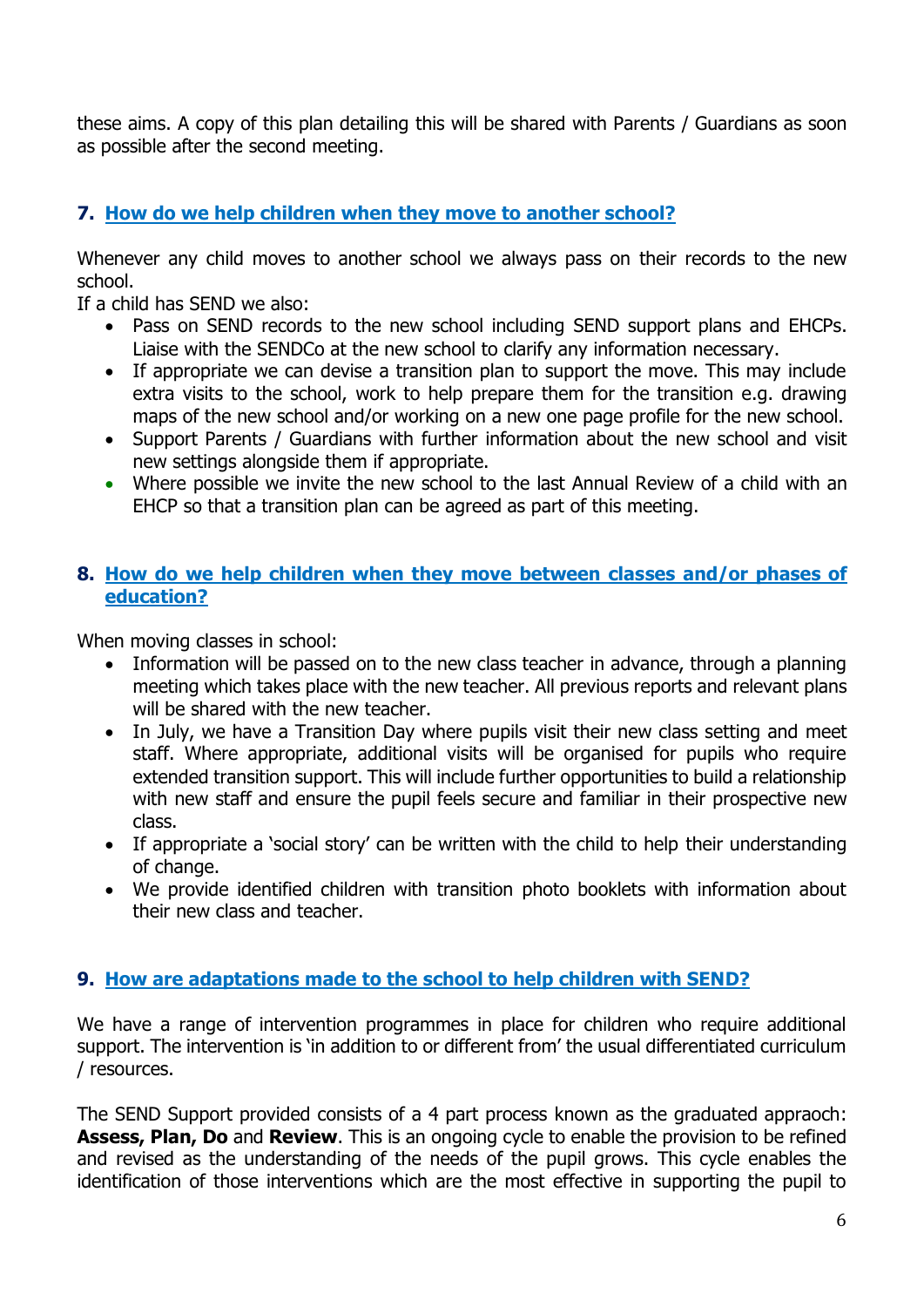achieve good progress and outcomes. It recognises that there is a continuum of SEND and that where necessary increasing specialist expertise should be involved to address any difficulties a child may be experiencing.

We currently run the following interventions to support learning across our school. Not all interventions will be available for all children as the needs of the children and the available resources will be taken into account. :

### **Pastoral Support**

**Social Skills programmes/support including strategies to enhance selfesteem, develop the skills to make and sustain friendships and learn strategies to manage conflict in the playground.**

- Weekly practical skills programme for small groups of 4–6 children in Key Stage 1 (Playing and Learning to Socialise- PALS)
- Weekly practical skills programme for small groups of 4–6 children in Key Stage 2 (Socially Speaking)
- Playground support for individual children and structured lunchtimes.

#### **Strategies to support behaviour**

- School rewards and sanctions as set out in the School Behaviour Policy
- Personalised rewards charts for individual pupils
- Behaviour Plans with specific targets and on-going review cycles with Parents/Carers
- 1 page profiles for pupils with Education, Health Care Plans (EHCP)
- Personalised Risk Assessments to provide specific care and attention
- Social skills programmes
- Tailored inductions for new pupils
- 1:1 or small group support via our Wellbeing Officer
- Referral to Educational Psychology Services for individual children if appropriate

#### **Mentoring activities**

- Use of talk partners and buddy schemes
- Friendship bench
- Restorative Practice approaches and 5 Point Scale
- Mentoring provided via our Wellbeing Officer
- Daily pastoral care/guidance from all staff

## **Strategies to reduce anxiety/promote emotional wellbeing (including communication with Parents/Carers)**

- Referral to CAMHS (if appropriate)
- Referral to Early Help (if appropriate)
- Referral to our in-house Well-being Officer
- Access to 'Rainbows' bereavement/separation/loss intervention programme provided at school by trained school staff
- Referral to Educational Psychology Services for individual children if appropriate
- Transition support, visits/meetings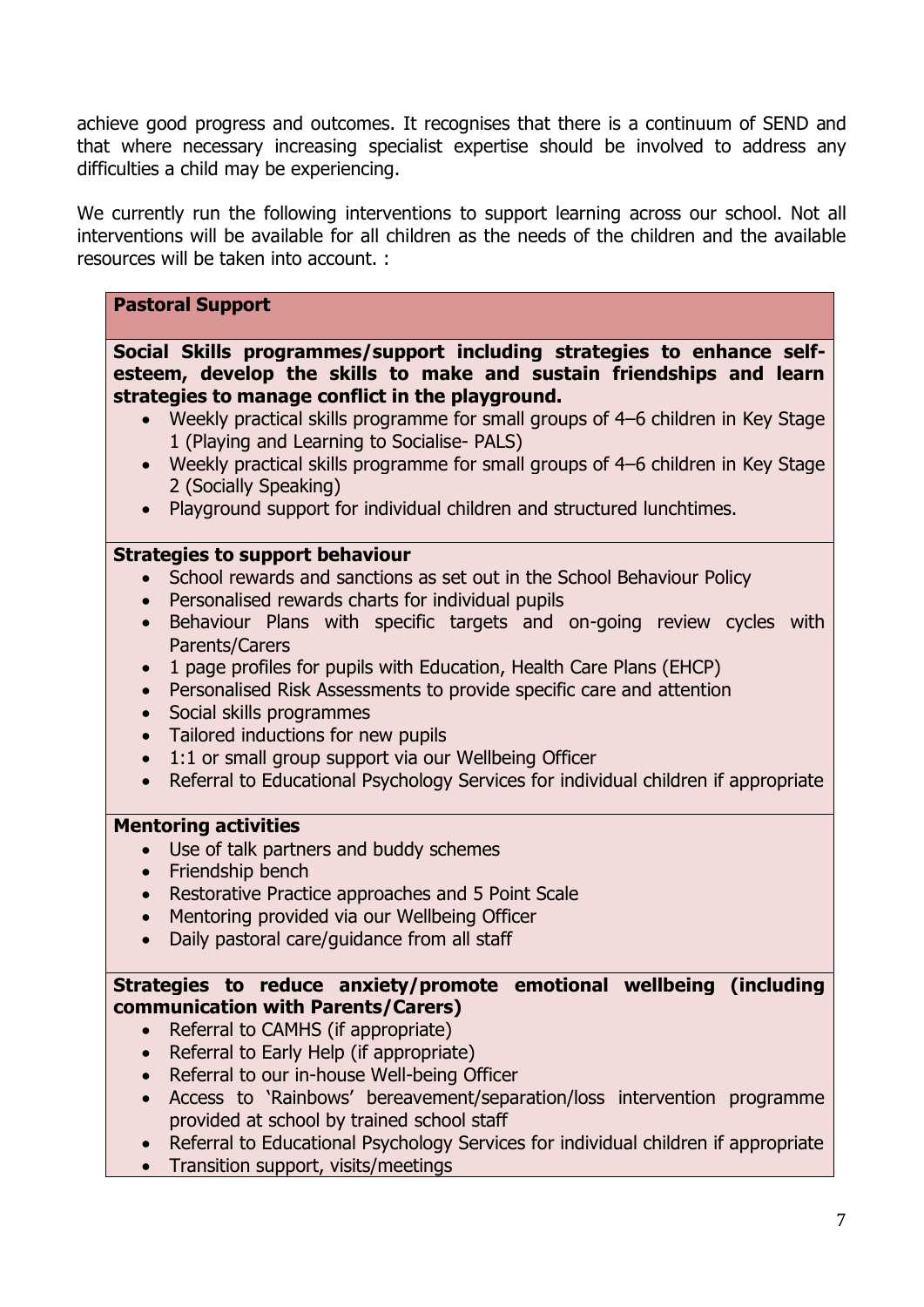- Open door policy
- Pupil well-being questionnaires completed annually
- Regular contact and liaison with Parents/Carers as necessary

#### **Support/Supervision at unstructured times of the day including personal care**

- Teaching assistant support on playground to support behaviour for individual children as required
- Trained staff supervising during break periods for individual children

#### **Personal and Medical care**

- Individual protocols for children with significant medical needs and allergies
- Access to School Nurse, Health Visitor, Audiologist
- Individual support plans for children with specific medical needs
- Strategies for the use of personal medication
- Activities to develop fine and gross motor skills implementing advice from Occupational Therapists.

#### **Access to Learning and the Curriculum**

Teachers plan their lessons ensuring that all of the specific needs of all groups of children in their class are considered and met through High Quality First Teaching. Planning and teaching is adapted on a daily basis to meet children's learning needs. Different strategies and resource materials being available within and outside of class. Reasonable adjustments are made to the physical environment. Reasonable adjustments are made to daily routines / timetables. Support staff provide additional support within the classroom.

#### **Strategies to support/develop English/reading**

- Small group support in class through Guided Reading
- Withdrawal in a small group for 'Catch-up Literacy activities'
- Small group intervention programmes with class teacher/ teaching assistant to target gaps in learning
- Additional individual reading for targeted children
- Staff applying multi-sensory teaching approaches to increase access to learning
- 1:1 reading programmes (Toe-by-Toe, Read Write Inc phonics)

#### **Strategies to support/develop Maths**

- Small group intervention programmes with class teacher/ teaching assistant to target gaps in learning
- Staff applying multi-sensory teaching approaches to increase access to learning

#### **Strategies/programmes to support speech and language**

- Speech and Language Therapist providing termly support to mainstream and EHCP pupils
- Delivery of planned Speech and Language programmes for individual children from trained teaching assistants
- Delivery of Language Links programme in Early Years/Yr1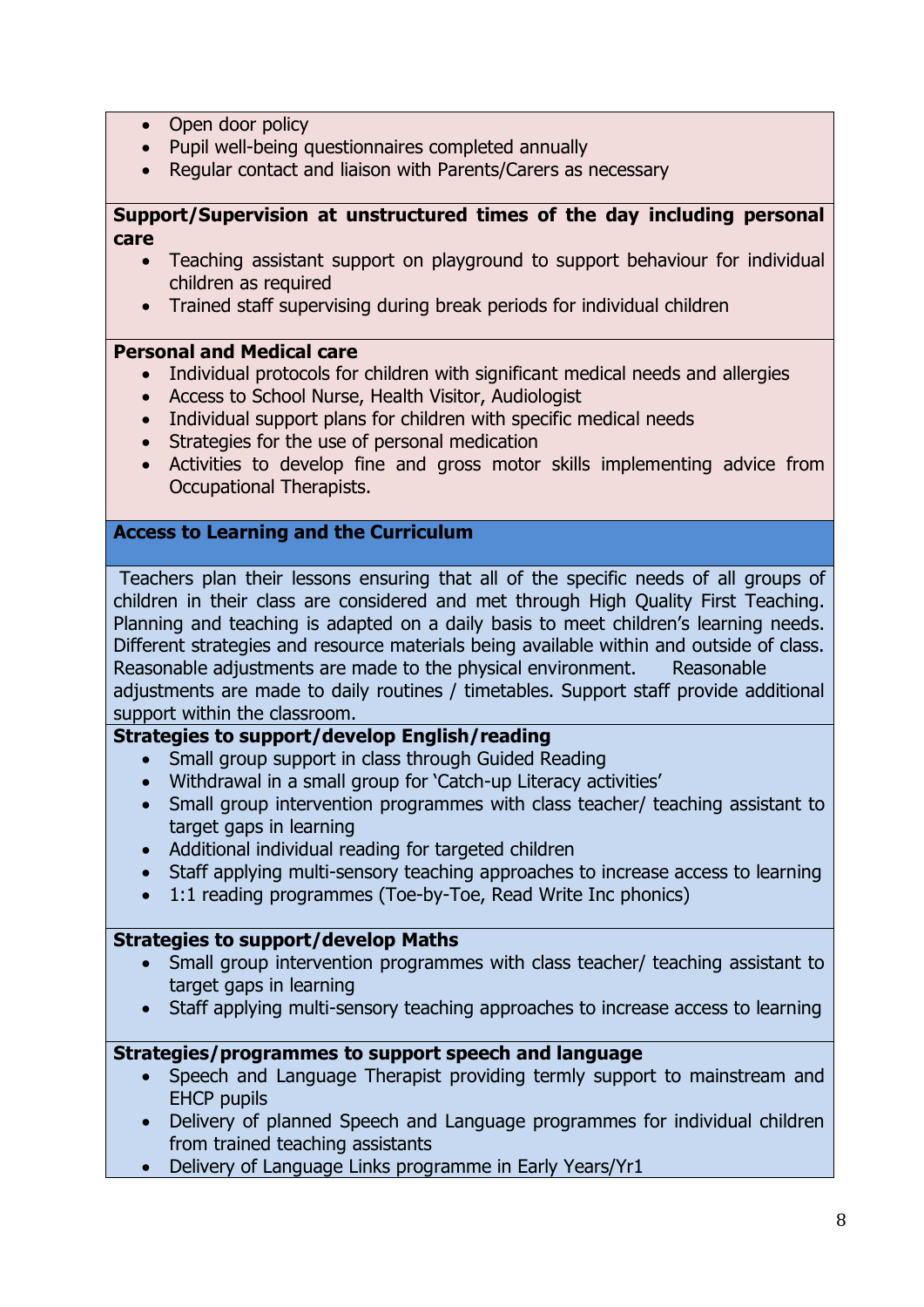- Delivery of Attention Hillingdon programme
- Speech and Language INSETs provided by Speech Therapists
- Delivery of planned Speech and Language programmes for groups of pupils
- Support from staff trained in speech and language strategies
- Linguistically modified and visually supported approach to the curriculum
- Speech and Language / Occupation Therapist advice disseminated to and followed by teaching staff

#### **Access to a supportive environment – IT facilities/equipment/resources (including preparation)**

- Pre-teaching of key vocabulary
- Over-teaching/learning new strategies
- Prompt and reminder cards/visuals for strategies, organisational purposes and scaffolding tasks
- Use of multi-sensory teaching approaches
- Use of TEACCH approach
- Visual timetables/schedules (whole class and individual)
- Use of digital voice recorder to record ideas / some written tasks for individual children

## **Provision to facilitate/support access to the curriculum**

- Small group support from classroom teaching assistant
- 1:1 support in classroom from teaching assistant for individual children as appropriate to facilitate access through support/ modified resources
- Use of personalised curriculum
- Use of digital voice recorder to record ideas / some written tasks for individual children

#### **Strategies/support to develop independent learning**

- Use of visual timetables/schedules and checklists/prompt lists
- Clearly labelled and easily accessible classroom resources
- Pre-teaching of key vocabulary
- Scaffolding of activities
- Use of individualised success criteria
- Individual targets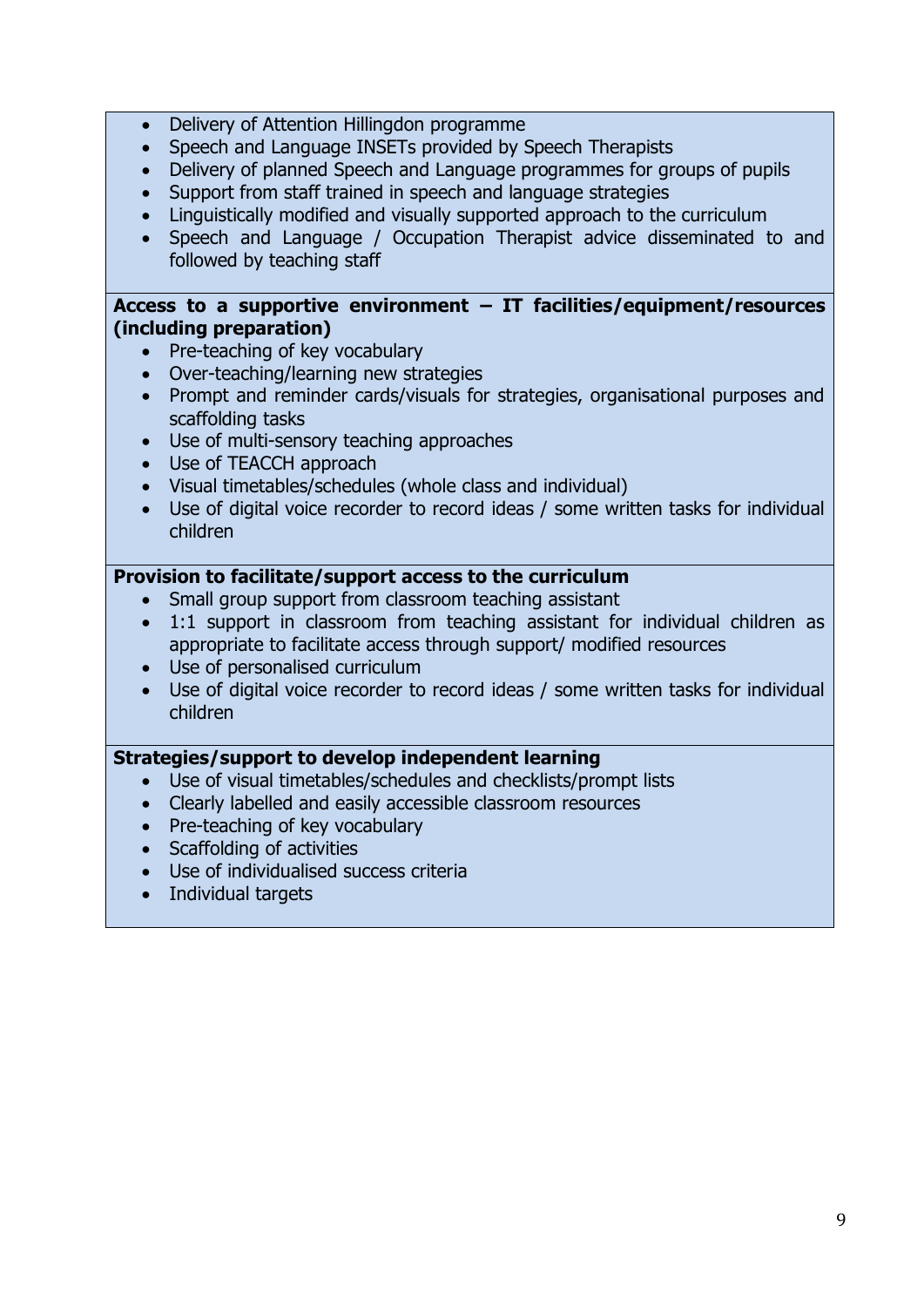# **10. What skills and training do our staff have?**

| <b>Staff members</b>                  | <b>Training completed</b>                                                                                                                                                                                                                                                                                                                                                                                                                                                                                                      |
|---------------------------------------|--------------------------------------------------------------------------------------------------------------------------------------------------------------------------------------------------------------------------------------------------------------------------------------------------------------------------------------------------------------------------------------------------------------------------------------------------------------------------------------------------------------------------------|
| All staff                             | Are trained in the requirements of:<br>-The SEND Code of Practice<br>-The Equality Act<br>Other ongoing support achieved through:<br>-SEND class files which contain current strategies for a variety of<br>pupil needs<br>-All general school policies on teaching and learning and behaviour<br>management include information on how to include children with<br><b>SEND</b><br>-Internal school training based on staff needs / school priorities<br>provided by SENCo, Deputy Head, Headteacher and external<br>providers |
| <b>SEND</b><br>Teaching<br>assistants | Out teaching assistant bring a variety of skills to our school and<br>between them have had training in the following areas:<br>Autistic Spectrum Disorder (ASD)<br><b>Attention Hillingdon</b><br>SALT programmes<br>OT programmes (fine and gross motor, sensory processing)<br>Behaviour management<br>Reading support<br>Writing support<br>Maths support<br>English as an Additional Language (EAL) support                                                                                                               |
| <b>SEND</b><br>leadership:            | NASENCo accreditation                                                                                                                                                                                                                                                                                                                                                                                                                                                                                                          |
| <b>SENDCo</b><br>Deputy  <br>Head     | Attendance at network / cluster meetings                                                                                                                                                                                                                                                                                                                                                                                                                                                                                       |

# **11. How does our School work with other Agencies/Services?**

The school works with a range of external agencies and professionals to support children's needs. The SENDCo can access support from:

- Speech and Language Therapy Service
- Occupational Therapy Service
- School Health and Nursing Service
- Educational Psychology Service
- Social Services
- SAFE Team
- Counselling Service
- Child Development Team
- Neuro-development Team
- Hearing Impaired Team
- Children and Adults Mental Health Service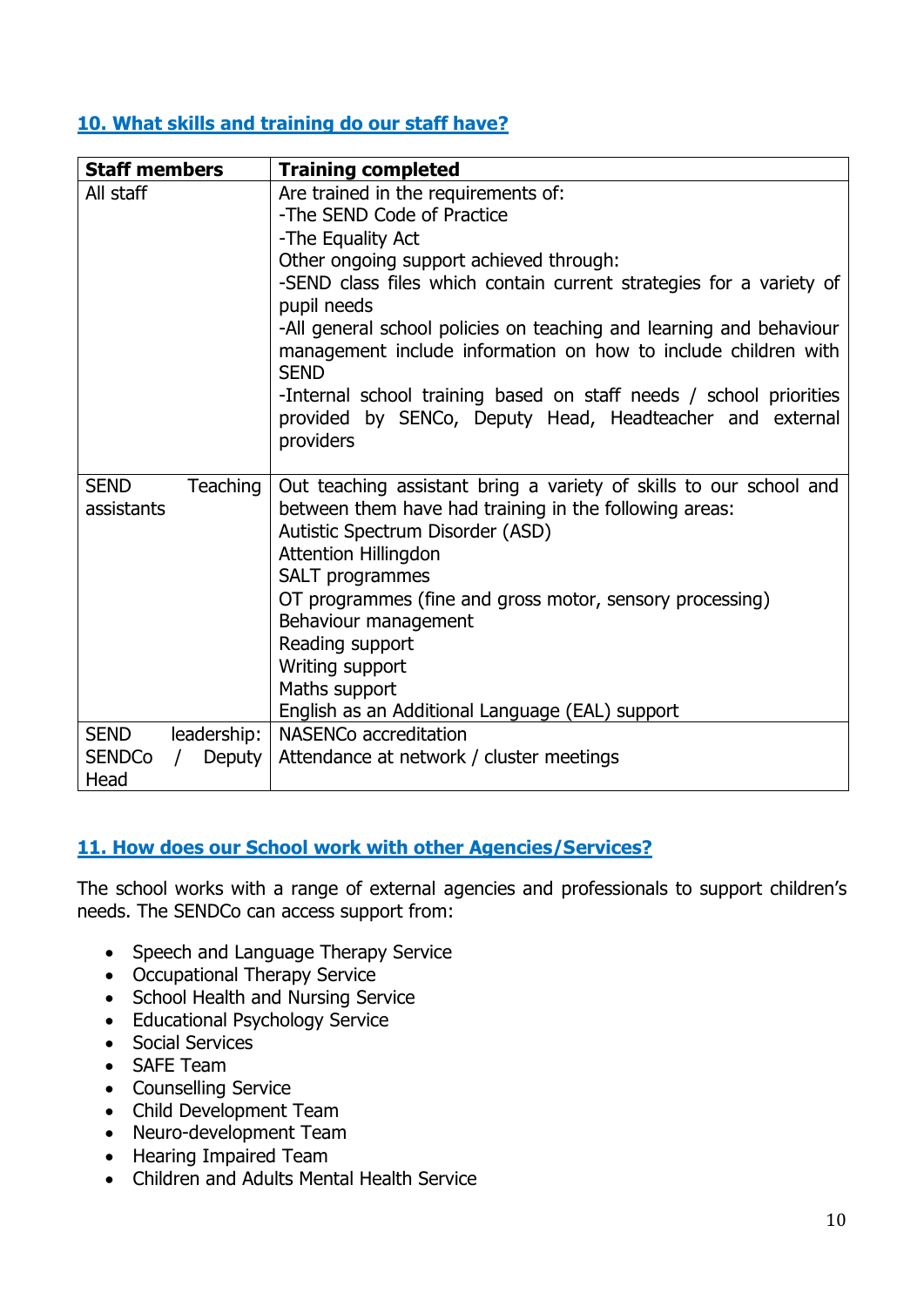- Looked after Children's Team
- Education Welfare Team
- Audiology Service
- SEND Advisory Service

# **12. How do we support the emotional and social development of all of our children?**

The schools "Behaviour and Discipline" policy can be found on the school's website. We also teach children strategies to support them socially and emotionally through:

- PSHE lessons
- Circle time
- Assemblies
- Small group Interventions such as 'PALS'
- Social stories
- Specialist advice from Education Psychologist
- 1:1 / small group mentoring as provided by our Pupil Wellbeing Officer Tracy Ritchie

If necessary we also support children's social and emotional development through individual support plans that teach social skills and coping strategies.

## **13. How accessible is Hermitage Primary School?**

The school is fully accessible for children with disabilities. We have a lift for the first floor classrooms and a disabled toilet. Personal risk assessments would be made for individual children with a disability to ensure that their needs are met as fully as possible.

#### **14. What support is available to ensure that children with SEND can attend school trips and learning activities outside of school?**

We aim to make our school trips and activities outside of the school accessible for all children. Individual risk assessments are completed for individual children and support is reviewed. Discussions about individual children and the trip will be discussed with parents.

# **15. Where can I find the Local Offer for Hillingdon?**

Hillingdon's Local Offer can be found on the Hillingdon.Gov.Uk website. This local offer provides information about services across the borough for children. The school's local offer / Information Report is published on our website.

## **15. What do I do if I am concerned about the quality or effectiveness of support my child is getting?**

All schools check the quality of the support for each child and report the effectiveness of provision to the governors.